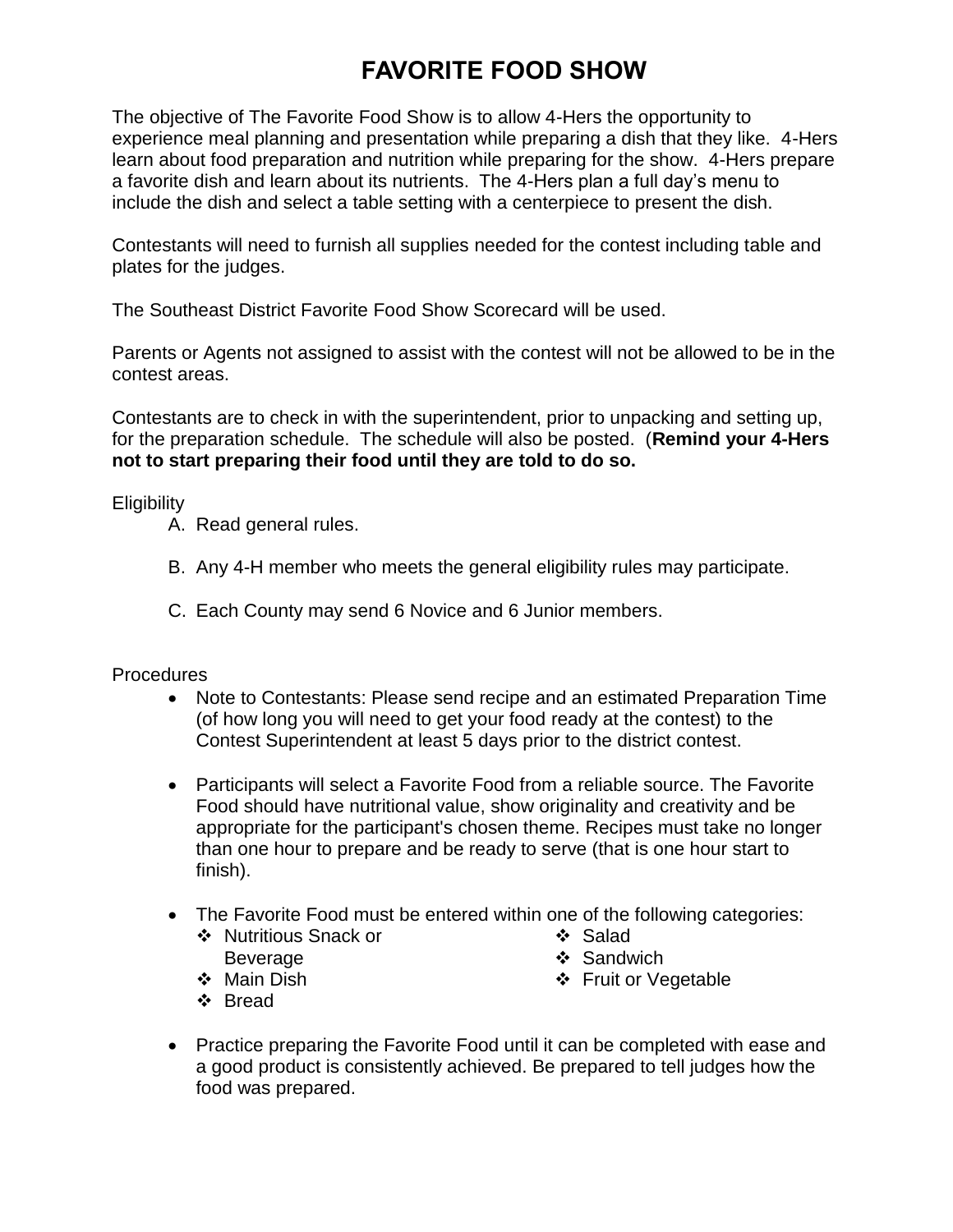- Plan a full day's menu, including breakfast, lunch, dinner and a snack, if desired, to complement the Favorite Food choice and theme. Place the menus on one 8 1/2" x 11" poster. A second poster of the same size will include the recipe ingredients, amounts, and directions with no abbreviations. Also include the number of servings, and cost per serving. Posters must be freestanding and placed on the tabletop. Simple decorations may be used on the posters to promote the chosen theme.
- Set up a card table sized display to include a place setting for one person with correct table setting and appropriate dishes, glassware, flatware and centerpiece.
- A presentation schedule based on required preparation times will be given to all contestants as they report at the designated time to the contest. Contestants may not set up their display or prepare their Favorite Food until directed to do so by the contest superintendent. Each contestant is responsible for bringing all equipment and ingredients needed for the preparation of their Favorite Food.
- The Favorite Food is the only food from the contestant's menus which will be prepared. Favorite Food does not have to be prepared on site. Safe food handling practices must be followed at all times when transporting the Favorite Food and/or ingredients to the contest and when preparing, serving, and storing the food during and after the contest.
- A time limit of three minutes will be allowed per contestant for judges to ask questions.
- Contestants will be responsible for cleaning their preparation area, as well as their display table and surrounding area after the contest. Contestants may have 0-10 points deducted from their total score based on kitchen practices, including clean-up, and food safety.
- Favorite Food Show Tie Breaker: Total number of points in section 1 of the score sheet will be used as a tie breaker. This will cover the contestants knowledge of nutrition. Section 4 will be used as a second tie breaker if the first does not work.
- Remember when selecting a recipe and place setting, keep in mind transporting the items and the difficulty of setting up.
- As soon as we know what type of facility we will be using for district we will notify the county offices, so that appropriate recipes can be selected.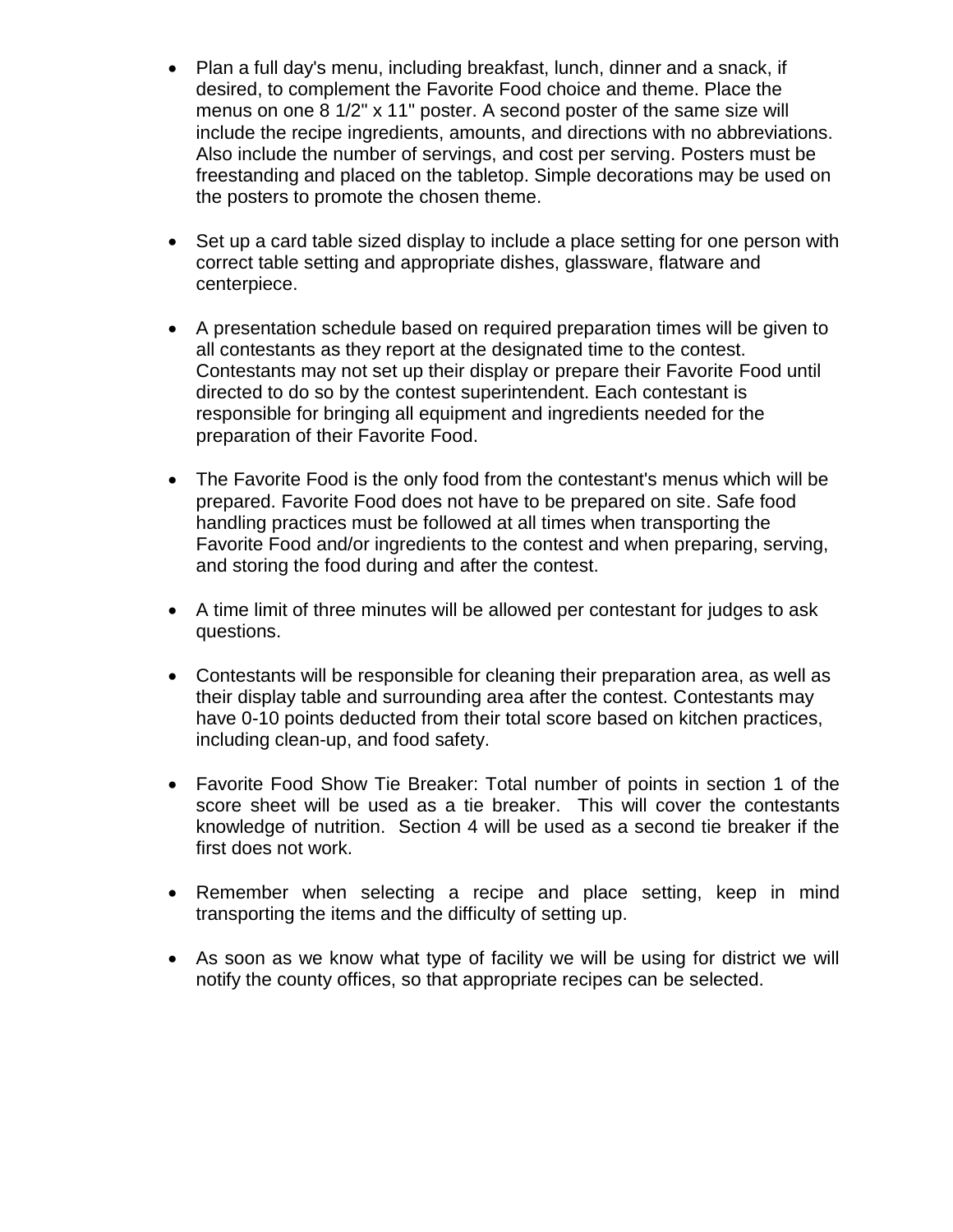## **Information for Contest Superintendents:**

Contact host county to verify room arrangements early, so 4-Hers can plan recipes accordingly.

Best situation for help is 4 judges, 2 judge's helpers, and 2 kitchen helpers.

Best situation for rooms is a home economics kitchen with 2 classrooms near by

Remind counties ahead of time to send in recipes with preparation needs. Assign cooking order prior to arriving at the contest

Hold an orientation session, remind of rules, give out order, and give 15 minutes for 4-Hers to set up their tables before preparation begins.

Remind judges that they will have a large number of 4-Hers and have 3 minutes with each. If there are a lot of contestants, use a stopwatch with the judges.

Bring: plates, cups, napkins, forks, and spoons for tasting party, which is usually between 11:30 and noon.

Revised April 2013 - Reviewed 2021